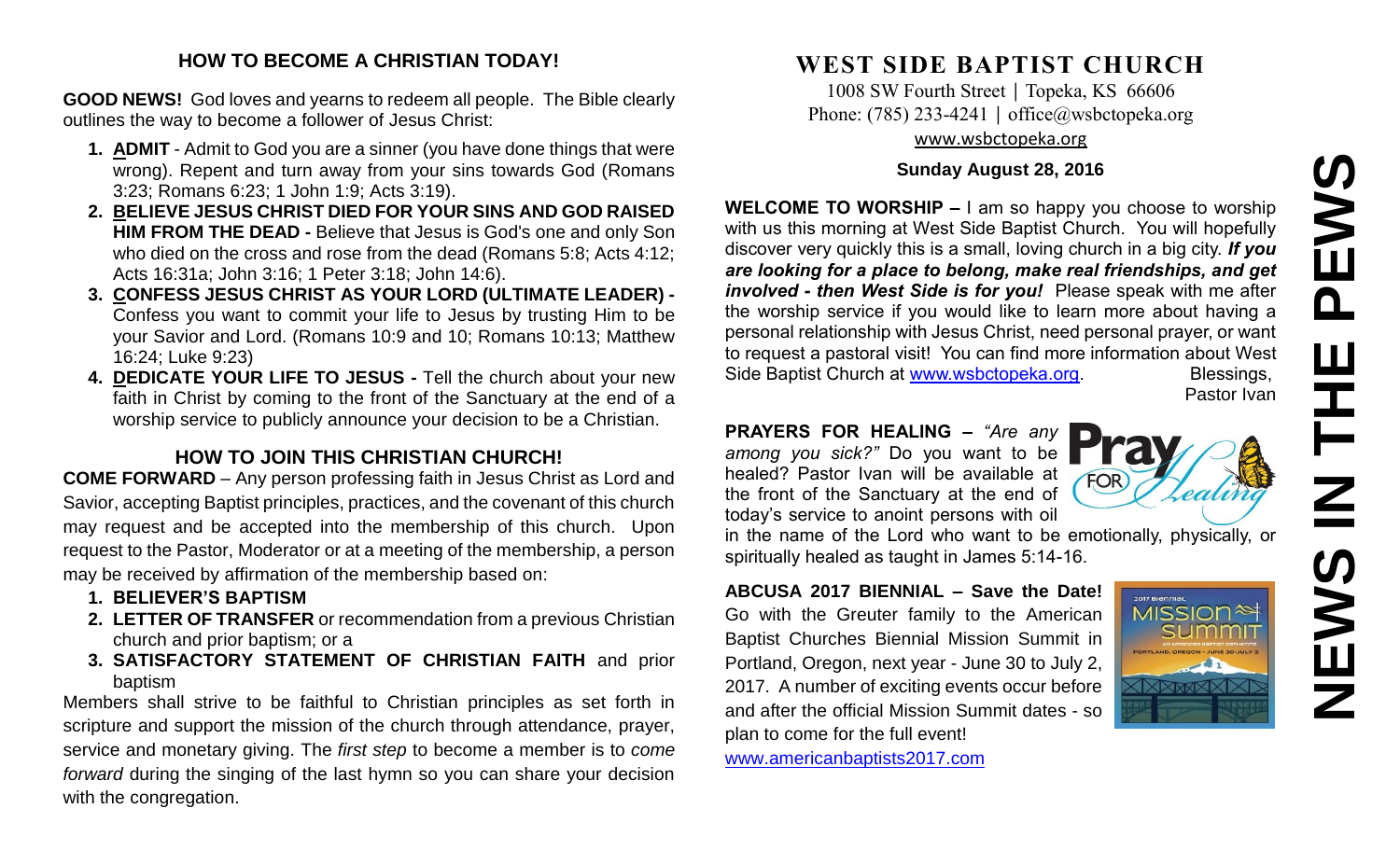# **AMAZONSMILE -** Shop on AmazonSmile (https://smile.amazon.com) Select



"West Side Baptist Church Topeka Kansas" as your charity of choice, and Amazon donates 0.5% of the price of your eligible AmazonSmile purchases to the church. Support West Side Baptist Church by

starting your shopping at smile.amazon.com.

**BIBLE STUDY (Wednesday Mornings) -** Pastor Ivan will begin a new, free, in-depth study of the Book of Romans on Wednesdays at 10:30 am at West Side Baptist Church. No exams or quizzes, but you can ask questions! No prior knowledge of the Bible needed to join this ecumenical group. Join us!

**CHOIR REHEARSALS FOR WORSHIP IN THE PARK** – The annual, ecumenical worship service in Gage Park will be on **Sunday, September 18 this year**. The churches – Central Congregational Church, Gage Park Baptist Church, Potwin Presbyterian, and West Side Christian Church - are joining their choirs to provide special music throughout the service.

Due to the number of songs they are to learn, we will be rehearsing together throughout the summer. We are hopeful that choir members from all the churches will be able to attend many of the rehearsals shown below.

 $\bullet$  Wed, August 31: 6:00 – 8:00 pm

**NEWSLETTER** – **PICK UP a copy of the September "The Witness" newsletter.** Send articles, news, testimonials, poetry, etc. to Lynda Cokeley at [office@wsbctopeka.org.](mailto:office@wsbctopeka.org) "The Witness" calendar and newsletter will be printed for distribution Today.

**OUTREACH COMMITTEE –** The Outreach and Evangelism Committee will meet on every fourth **Tuesday of the month at 7:15 p.m. in Holmer Hall (Parlor)**. See Mark Calloway, Coordinator, for agenda and details.



# **WEEKLY CALENDAR**

#### **SUNDAY, AUGUST 28**

| $8:00 \text{ am}$ | Partners in Prayer (S)              |
|-------------------|-------------------------------------|
| $9:15$ am         | Sunday school for all ages          |
| $10:30$ am        | Worship (S)                         |
| $4:00 \text{ pm}$ | Bible Study – Experiencing God (HH) |

#### **MONDAY, AUGUST 29**

9:00 – 11:00 am Baby Closet Ministry 6:00 pm Capital City Men's Chorus (FH)

#### **WEDNESDAY, AUGUST 31**

 10:30 am Bible Study (HH) 5:00 - 7:00 pm Baby Closet Ministry 7:00 pm Choir Practice (S)

## **THURSDAY, SEPTEMBER 1**

1:00 – 3:00 pm Baby Closet Ministry

**FRIDAY, SEPTEMBER 2 PASTOR'S DAY OFF**

# **SUNDAY, SEPTEMBER 4**

| $8:00$ am         | Partners in Prayer (S)              |
|-------------------|-------------------------------------|
| $9:15$ am         | Sunday school for all ages          |
| $10:30$ am        | Worship (S)                         |
| $4:00 \text{ pm}$ | Bible Study – Experiencing God (HH) |
|                   |                                     |

We are looking forward to a wonderful time of worship together on September 18. Lynda will be ordering the chicken. To help her know how much to order, would you please have an estimate of the number who will be attending to her by September 6. We will be having Coffee and Donuts at 9:00 am, if plan on coming for that as well please let her know. You may call her at 233-4241.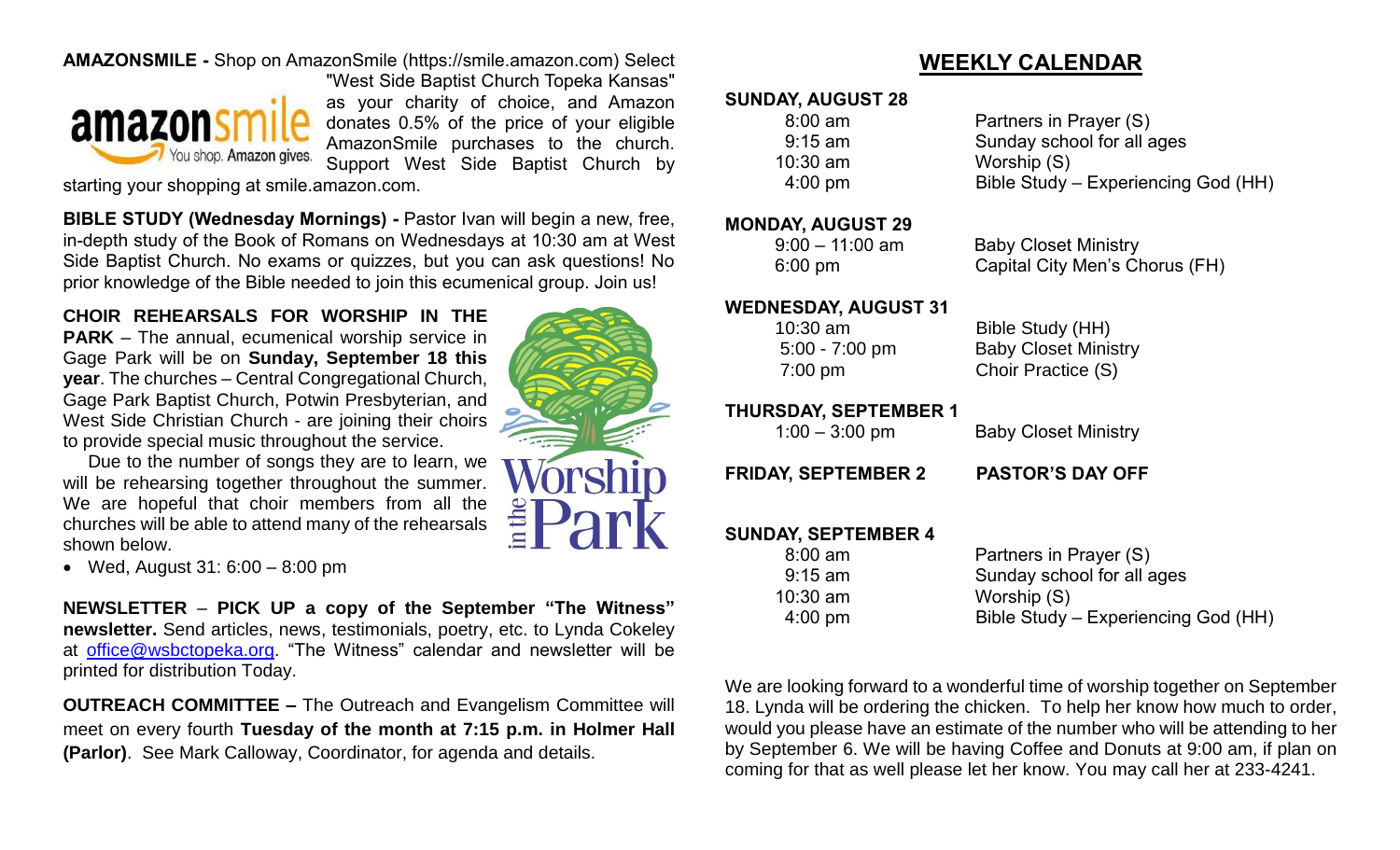**NE AREA CHURCHES AND CHURCH MEMBERS -** The annual meeting for the Northeast Area (Baptist Association) will be held at West Side Baptist Church, 1008 SW 4<sup>th</sup> St., Topeka, KS., on **Sunday, September 11, 2016**. This time together will include something for the



entire family. **Registration (no cost) will start at 2:30 P.M. with refreshments and the program will begin at 3:00 P.M and dinner at 5:00 pm.** 

This will be a time of fellowship, music and an opportunity to hear from the Rev. Nathan Marsh, Associate Executive Minister, as well as to participate in conversations around topics of interest to the local church. Other elements of the afternoon will include a short business session, singing and special music provided by the Ladies Ensemble from First Baptist Church, Leavenworth, KS. I know you will be blessed by their ministry of music. To conclude the annual meeting, the youth of West Side Baptist Church will provide a meal for a free-will offering fundraiser.

Separate programming will be led by members of West Side Baptist Church for the following age groups: newborn-K, children (grades 1-6) and youth (grades 7-12).

In order to provide the nursery, children and youth leaders with preparation numbers and for the youth to know approximate food amounts, we need advance registrations. Please contact me at 913-727-2232, 913-689-8460 or [Pchiles@kc.rr.com](mailto:Pchiles@kc.rr.com) no later than Monday, September 5.

The Northeast Area Executive Committee voted to support the Baby Closet ministry of West Side Baptist Church as a mini-project. If you would like to participate, please bring baby wipes and/or diapers (size 5). Donations of money are also welcome. We are supporting this ministry in lieu of taking an offering.

The Rev. Phil Childs, Area Moderator

**DILLONS COMMUNITY REWARDS -** West Side Baptist Church (**#63996**) is now enrolled in **the Dillons Community Rewards program.** If you shop at Dillons for your groceries, you can select West Side Baptist Church to receive a small donation from Dillons based



on the dollars you spend. **Thank you. See Brice or Pastor for help.**

**EXPERIENCING GOD (SUNDAY EVENING BIBLE STUDY) –** We only have two more sessions for the Experiencing God bible study on Sunday at 4:00 pm in Holmer Hall. There will be no Bible Study on September 4 (Labor Day Weekend) or September 11 (NE Area Meeting). Pastor will begin a new Sunday evening Bible study on September 18 at 4:00 pm in Holmer Hall.

**NEW NURSERY WORKER** – Help the staff welcome our newest member, **Nursery Supervisor, Tondra Herrington**. Tondra has extensive experience as a child care worker in Topeka. She will work with Trena Ansell and other volunteers on Sundays, Wednesdays, and other scheduled times to care for children in the nursery. Please stop by the nursery to welcome her to West Side Baptist Church.



**PACK THE BACKPACKS** - Again this year, the Outreach Ministry will collect school supplies and purchase backpacks for kids at Meadows School. We will have a list of items in need on the bulletin board outside the office. We also will be collecting mittens and gloves as well. Place your donations on or under the Christmas

Tree in the sanctuary. See Mark Calloway for details.

**RECORDINGS** - Our worship service is audio recorded. Contact the Church Office if you would like a DVD or CD of today's service or a service you missed.